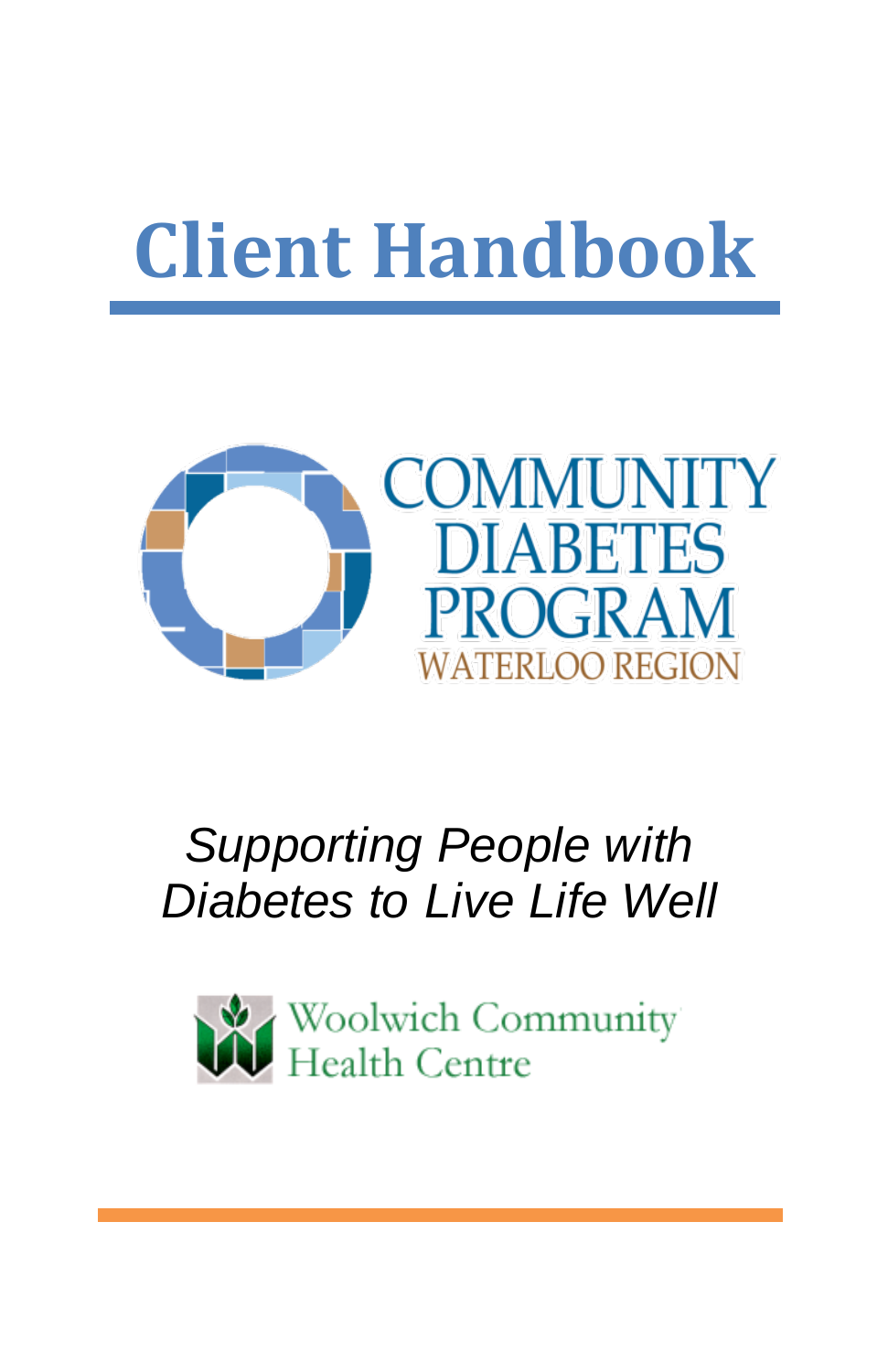

The Community Diabetes Program is recognized for excellence in diabetes education and nationally accredited by the Canadian Diabetes Association.

It strives to support adults with diabetes and their families by helping them make healthy lifestyle choices to manage blood sugar and reduce the risk of problems associated with diabetes. We provide diabetes education opportunities across the Waterloo Region in a variety of locations.



Woolwich Community Health Centre (WProgram at the main site in St. Jacobs with outreach programs at Wellesley Township Community Health Centre and in Wilmot Township. WCHC offers a wide range of programs and services to meet the needs of our community.

# **Mission**

Every person in our neighbourhood will have a place to call home for Health, Wellness, and Community Support.

# **Vision**

Changed lives, healthy communities.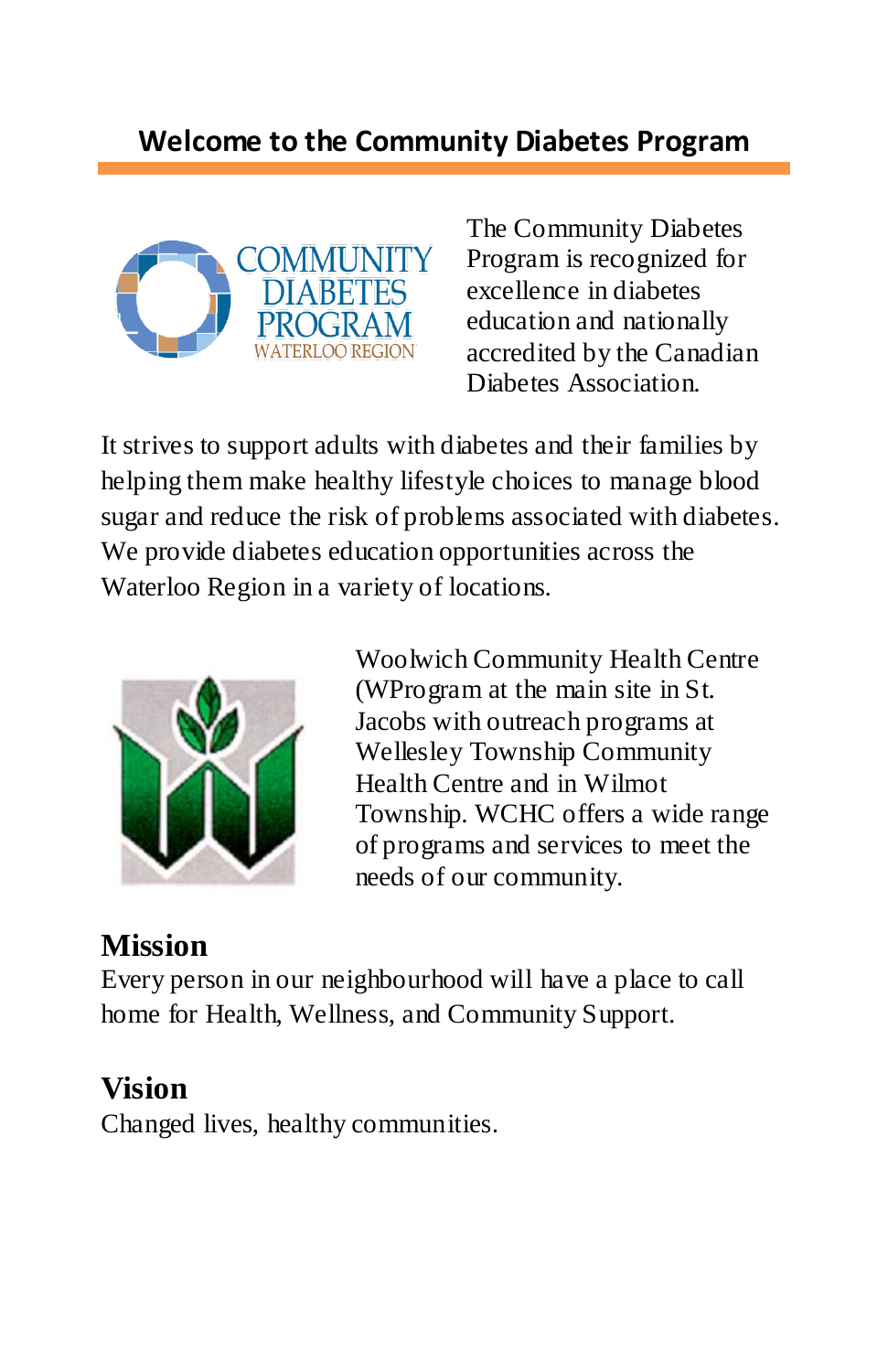### **About the Community Diabetes Program**

- All of our services are free
- People without health benefits are welcome

#### **Benefits of attending**

- Learn how to check and manage your blood sugar levels
- Free interpretation services are available
- Referrals can be made by your health care provider but you can also self-refer
- We offer our programs and services in many locations in our community

#### **Who attends our program?**

- People with diabetes (Type 1 or Type 2)
- People with "borderline" or pre-diabetes
- People at high risk for diabetes
- Family members, caregivers & support persons welcome

#### **What are some of the services we provide?**

- Individual appointments with a Nurse, Dietitian, Exercise Specialist, and/or Foot Specialist
- Supportive group education sessions
- Foot checkups
- Physical activity sessions
- Ongoing support and education through follow-up sessions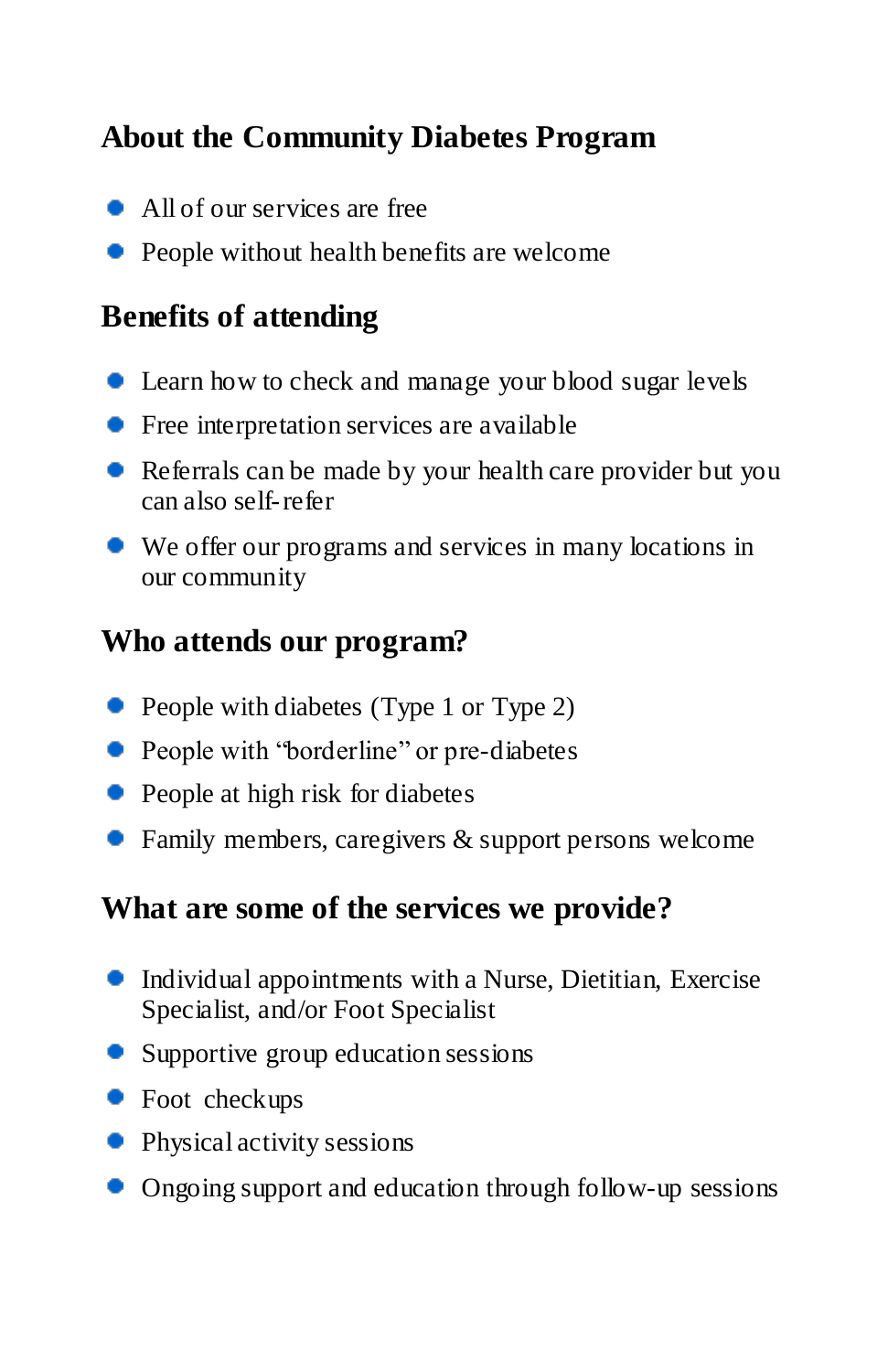# **Your Rights and Responsibilities**

# **Your Rights**

- 1. To high quality holistic services and programs
- 2. To be treated with respect, dignity, and professionalism
- 3. To privacy and confidentiality
- 4. To have individual differences respected
- 5. To feel accepted and included
- 6. To be informed regarding your health
- 7. To provide feedback to the program

# **Your Responsibilities**

- 1. Actively participate in being healthy and well
- 2. Ask questions and share information with our staff
- 3. Participate in Diabetes Program services
- 4. Be respectful of others
- 5. Provide 24 hours notice when canceling an appointment so we can give the appointment to someone else
- 6. Be on time and attend all appointments
- 7. Take responsibility for your actions
- 8. Inform staff of personal needs and relevant changes to health or financial status.
- **9.** Inform staff of safety or privacy concerns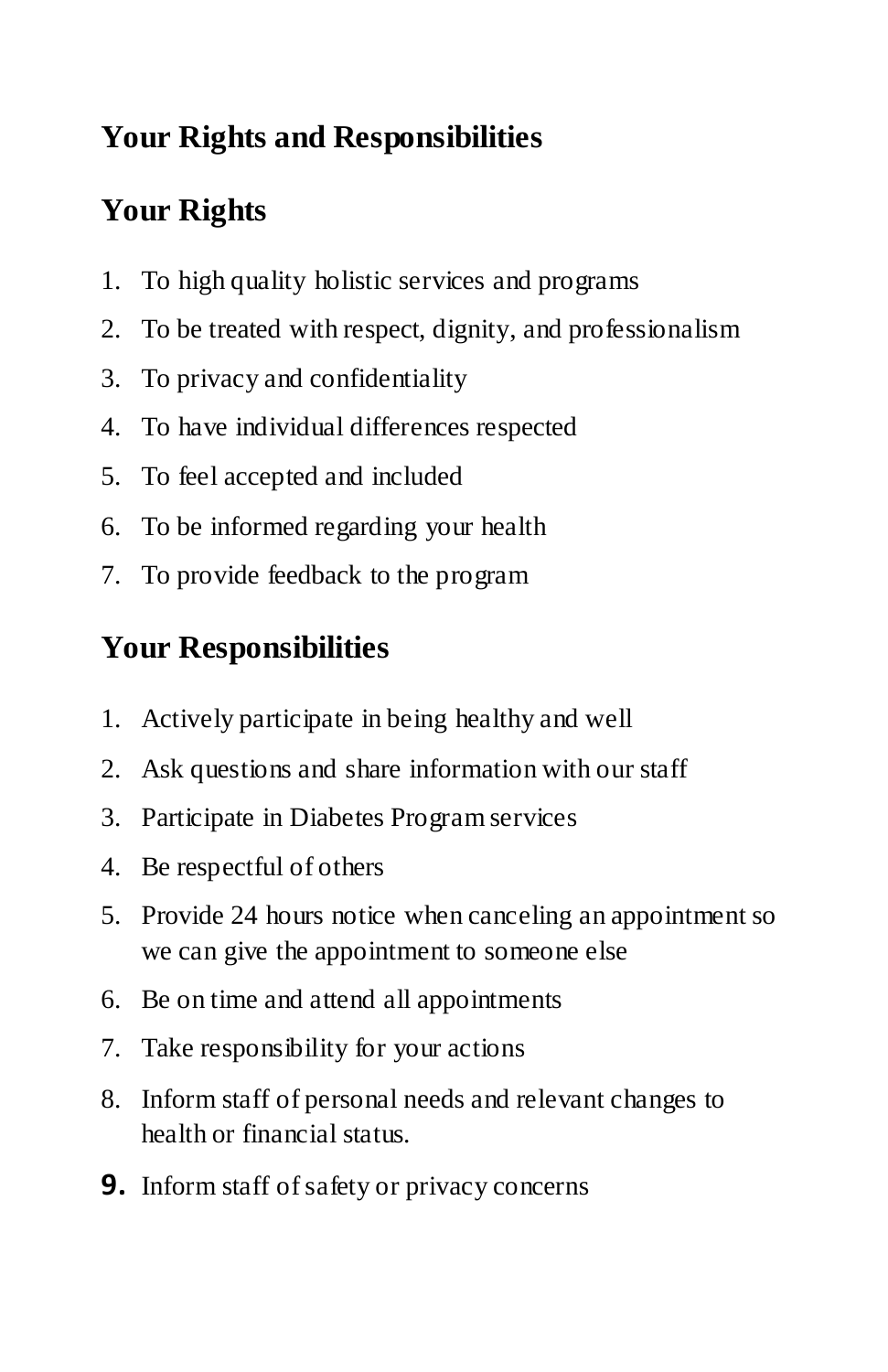#### **Confidentiality**

Your information is only shared with *your* **team of providers** to provide you with the best service possible.

We keep your information **private and confidential**, unless we are required to release it by law.

We will ask your **permission** before we share any information outside our Program.

We **will not release** results to family members unless we have your permission in writing.

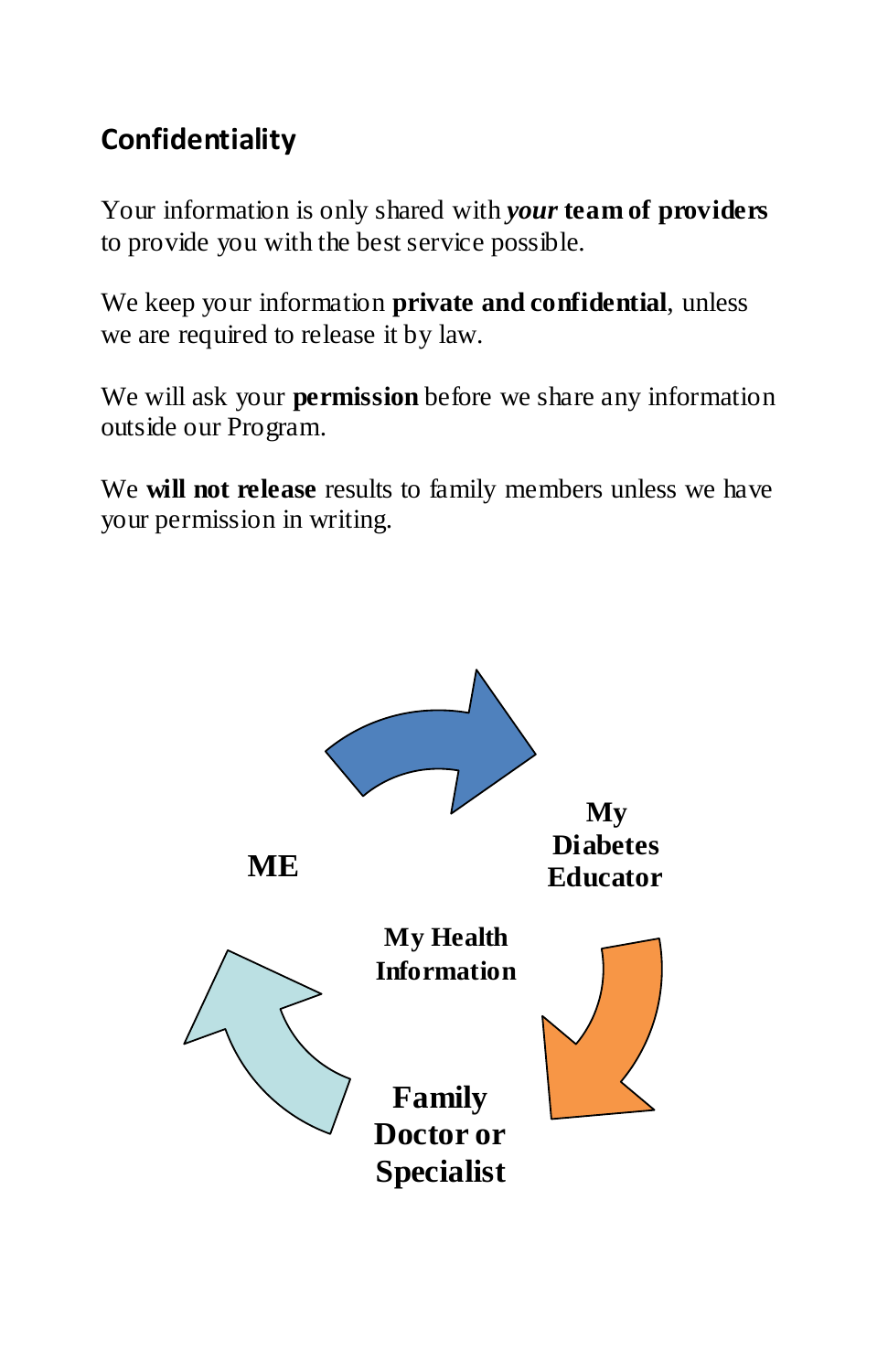### **Our Team**

The staff of the Community Diabetes Program at WCHC includes Registered Nurses, Registered Dietitians, a Chiropodist, and Medical Secretaries.

The Community Diabetes Program is accreditated by the Canadian Diabetes Association and promotes standards of excellence with all diabetes educators having achieved, or working towards, becoming Certified Diabetes Educators.

We follow the Canadian Diabetes Association Guidelines for the Prevention and Management of Diabetes in Canada.

# **Certified Diabetes Educator (CDE)**

We have a registered nurse and registered dietitians that are specially certified to deliver diabetes education in our community.

- With your doctor's permission, our Certified Diabetes Educators are able to assist you in adjusting diabetes medications, such as insulin to help you better manage your blood sugar levels.
- Our nurses and dietitians will work with you, your family doctor and/or your diabetes specialist to help you manage your diabetes and, any complications due to diabetes, as best as possible.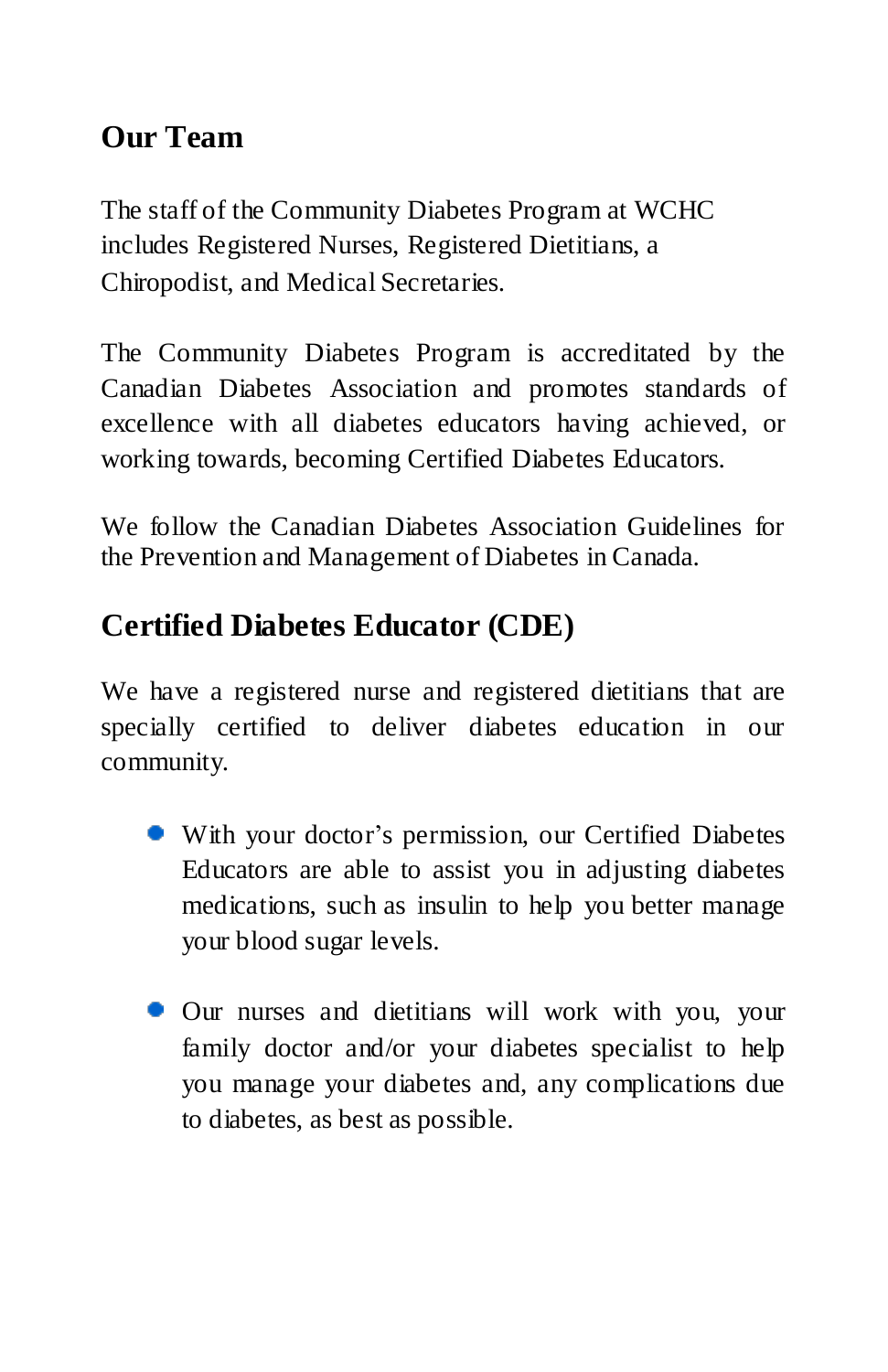#### **How to schedule, reschedule, or cancel your appointment**

If you need to reschedule or cancel your appointment, please contact the Diabetes Program *as soon as you know that you are not able to attend your appointment:*

> Contact the Diabetes Program Secretary at **519-664-3794 extension 239**

# **Your Feedback Is Important**

We ask all group participants to complete a program evaluation form. This information helps us to make improvements to our diabetes programs.

A feedback box is located in the front lobby of each health centre site for you to make comments and suggestions.

If you have an urgent concern, please contact the Program Coordinator at 519 664 3794 ext. 249

#### **My Appointments**

| <b>Date</b> | <b>Time</b> | With Who? | Why? |
|-------------|-------------|-----------|------|
|             |             |           |      |
|             |             |           |      |
|             |             |           |      |